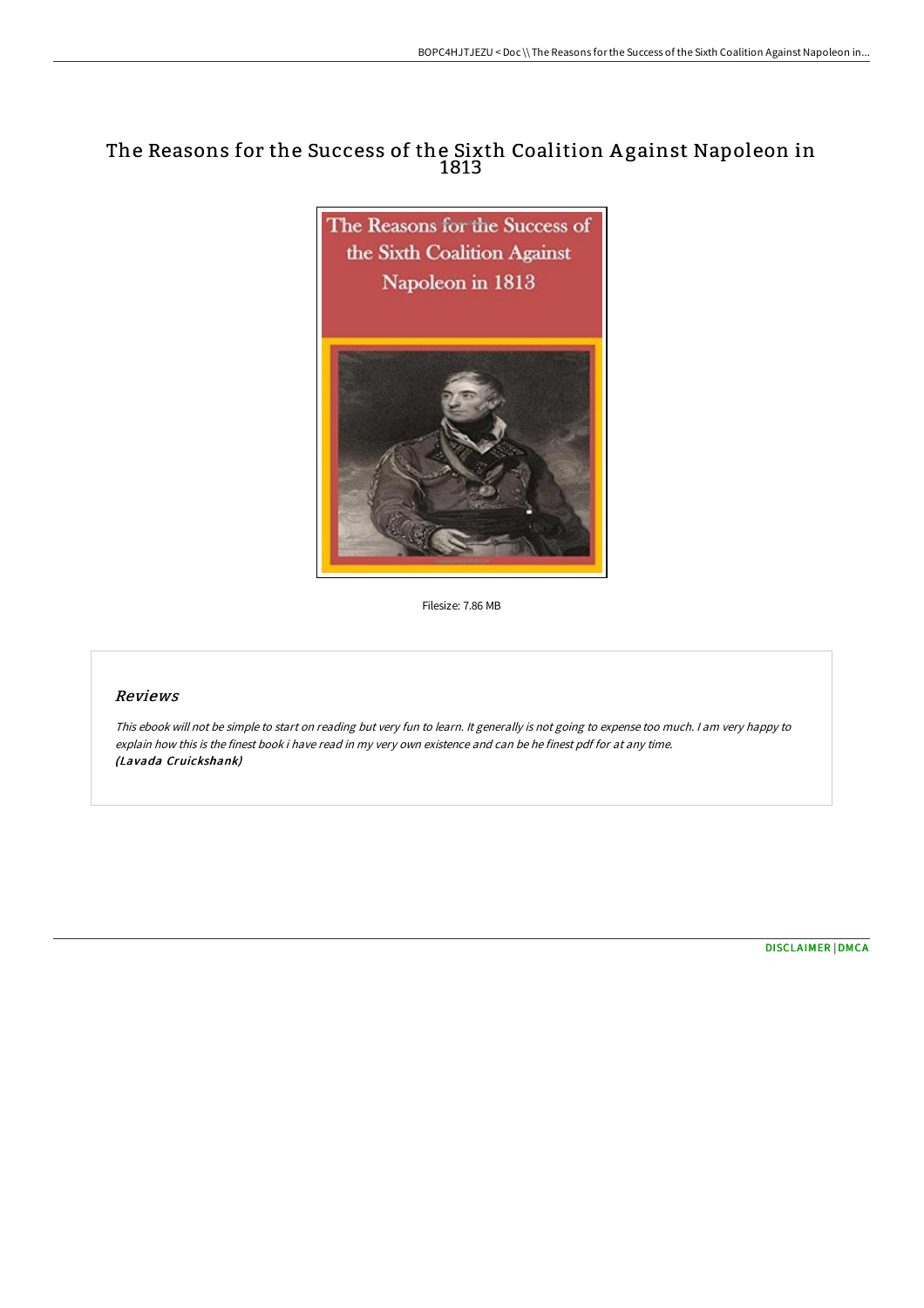#### THE REASONS FOR THE SUCCESS OF THE SIXTH COALITION AGAINST NAPOLEON IN 1813



**DOWNLOAD PDF** 

To read The Reasons for the Success of the Sixth Coalition Against Napoleon in 1813 eBook, you should refer to the hyperlink listed below and download the document or have accessibility to additional information which are highly relevant to THE REASONS FOR THE SUCCESS OF THE SIXTH COALITION AGAINST NAPOLEON IN 1813 ebook.

Createspace Independent Publishing Platform, United States, 2016. Paperback. Book Condition: New. 279 x 216 mm. Language: English . Brand New Book \*\*\*\*\* Print on Demand \*\*\*\*\*.This book investigates the reasons for the success of the Sixth Coalition against Napoleon in 1813. Four critical principles emerge from U.S. joint doctrine that provide a means to examine coalition warfare: national goals, unity of effort, strategic plans, and adherence to plans. These principles illuminate the importance of coalition warfare in the defeat of Napoleon. The failure of an earlier coalition, the Second Coalition in 1799, underscores the importance of the principles of coalition warfare to the success or failure of the coalitions against Napoleon and the French. This coalition failed because of its lack of attention to the details of coalition warfare. Its basic flaw, lack of a common coalition goal, undermined its unity and resulted in defeat. The development of a common goal, the liberation of Germany, combined with the decline of the French and reforms by Napoleon s opponents led to a level playing field in 1813. The 1813 spring campaign resulted in a stalemate. The coalition used the subsequent armistice to further improve both politically and militarily. These improvements, particularly the adoption of a unified military strategy, resulted in improved unity of effort and provided the Sixth Coalition the margin for ultimate victory.

 $\blacksquare$ Read The Reasons for the Success of the Sixth Coalition Against [Napoleon](http://techno-pub.tech/the-reasons-for-the-success-of-the-sixth-coaliti.html) in 1813 Online E [Download](http://techno-pub.tech/the-reasons-for-the-success-of-the-sixth-coaliti.html) PDF The Reasons for the Success of the Sixth Coalition Against Napoleon in 1813